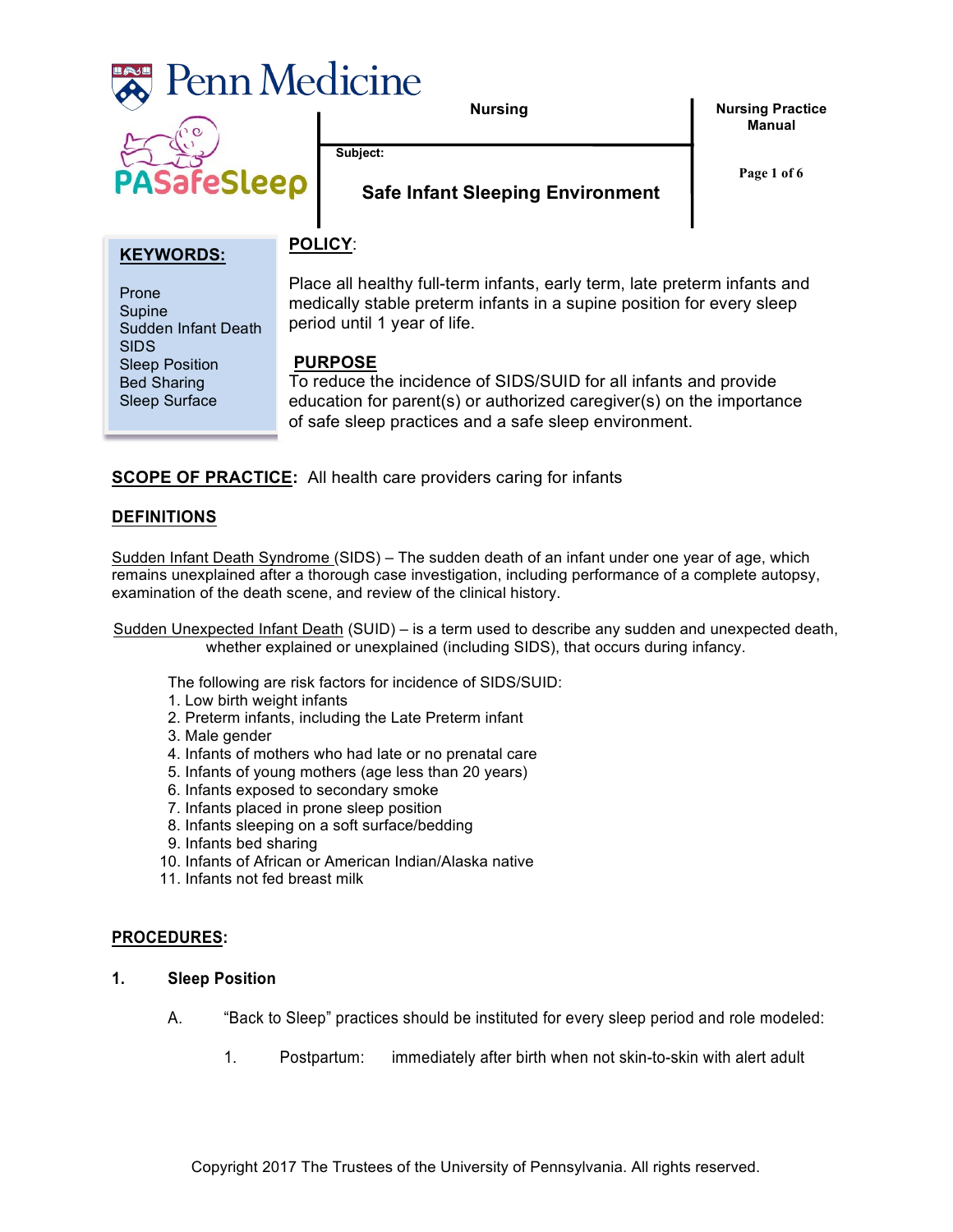|                       | <b>Nursing</b><br>Subiect:              | <b>Nursing Practice</b><br><b>Manual</b> |
|-----------------------|-----------------------------------------|------------------------------------------|
| <b>COSSICO</b><br>PAS | <b>Safe Infant Sleeping Environment</b> | Page 2 of 6                              |
|                       |                                         |                                          |

- 2. Intensive Care Nursery(ICN): Starting at 32 weeks if medically stable and significantly before anticipated discharge
- B. Place infants in a supine sleep position for every sleep period unless skin-to-skin with alert adult.
- C. Infants with airway obstruction problems such as Pierre-Robin Sequence or laryngomalacia may require the prone sleep position until developmental changes in head shape and laryngeal function occur, usually requiring several months. Obtain a provider order for prone sleep positioning during hospitalization.
- D. Elevate the head of the crib only if medically indicated. Obtain a provider order.
- E. Alternate head position to the left and right occiputs to prevent positional cranial deformations and torticollis.

### **2. Sleep Surfaces**

- A. Bedding/Soft Materials:
	- 1. Place newborn on firm sleep surface.
	- 2. Do not place soft materials such as pillows, quilts, comforters, sheepskin, loose bedding, toys or stuffed animals in infant's sleeping environment.
	- 3. "Boundaries" made from blanket rolls can serve as potential sources of airway obstruction and entrapment.
	- 4. Do not utilize sitting devices, such as car safety seats, strollers, swings, infant carriers and infant slings for routine sleep. If an infant falls asleep in a sitting device, he or she should be removed from the product and moved to a crib.

### **3. Sleep Location**

- A. Infant should sleep in an approved crib/bassinette/cradle separate but proximate to the parent(s) or caregiver.
- B. Bed sharing with a parent should not take place. Infants should NOT sleep on positioners, pillows or couches/chairs.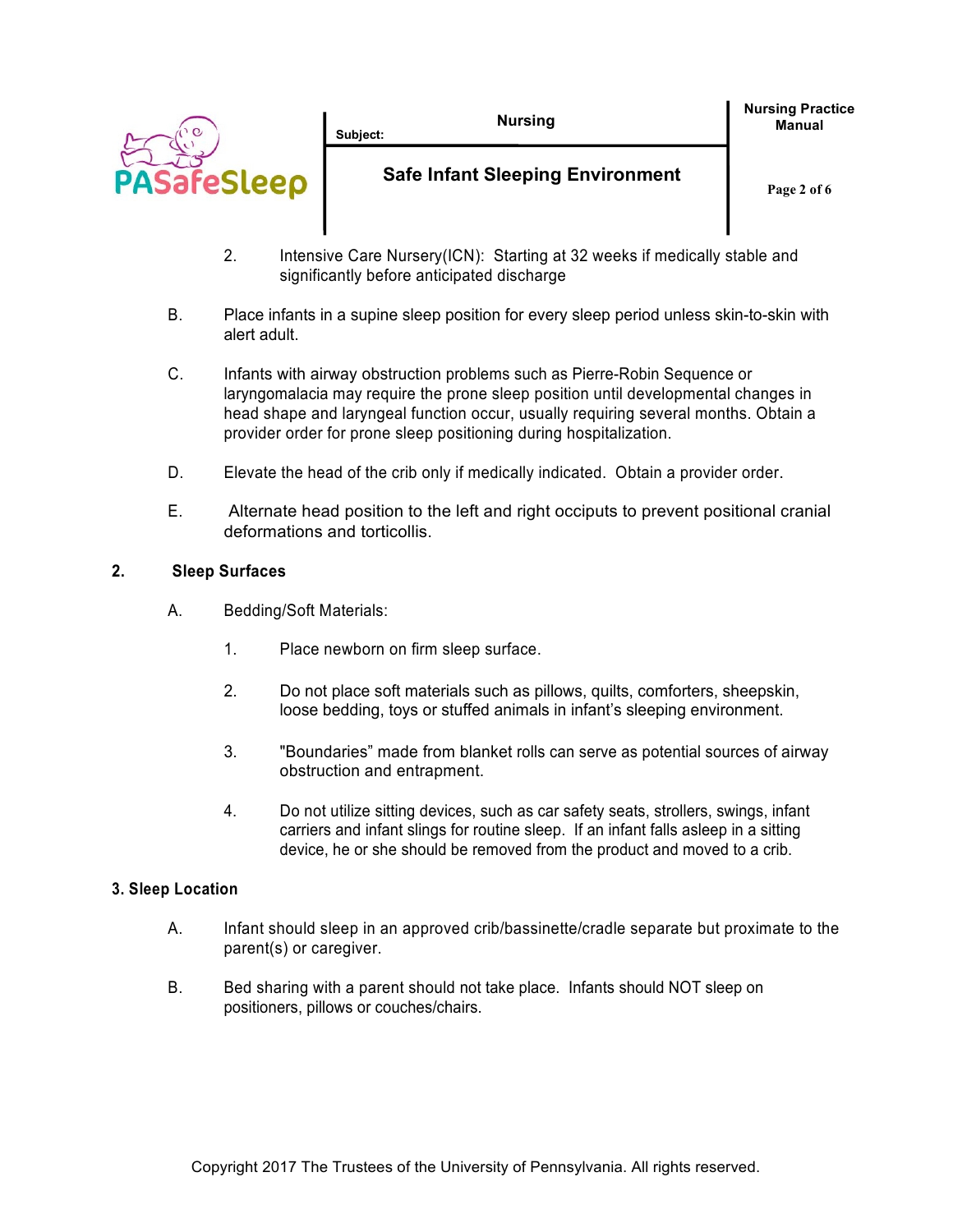

**Subject:** 

# **Safe Infant Sleeping Environment**

**Page 3 of 6**

**Nursing Practice Manual**

- C. All feedings should only occur when the parent and the infant are fully awake. Place the infant back into the crib if the parent is drowsy.
- D. Avoid multiples bed sharing in one crib

## **4. Swaddling/Bundling**

- A. Do not use any loose bedding. Over bundling and covering the face and head should be avoided which can lead to overheating.
- B. Swaddle the infant with hands towards mouth, and lower extremities in a flexed and slightly abducted position with face, head and/or neck not covered.
- C. Discontinue swaddling when infant begins to demonstrate readiness to roll over.
- D. Use infant sleep clothing designed to keep the infant warm without the possible hazard of head covering or entrapment, such as a sleep sack.

## **5. Pacifier Use**

- A. For healthy term, early term and preterm breastfed infants, introduce a pacifier following the firm establishment of breastfeeding or as soon as desired for those that are not breastfeeding, or as medically indicated.
- B. Offer a pacifier at naptime and bedtime. Do not reinsert once the infant falls asleep.

## **6. Parent(s)/Caregiver Education**

- A. Distribute the "Alone Back Crib" brochure to parent (s)/caregiver within the first twenty-four hours on postpartum unit.
	- 1. "Alone Back Crib" brochures are available at : https://www.pasafesleep.org/patient-familyeducation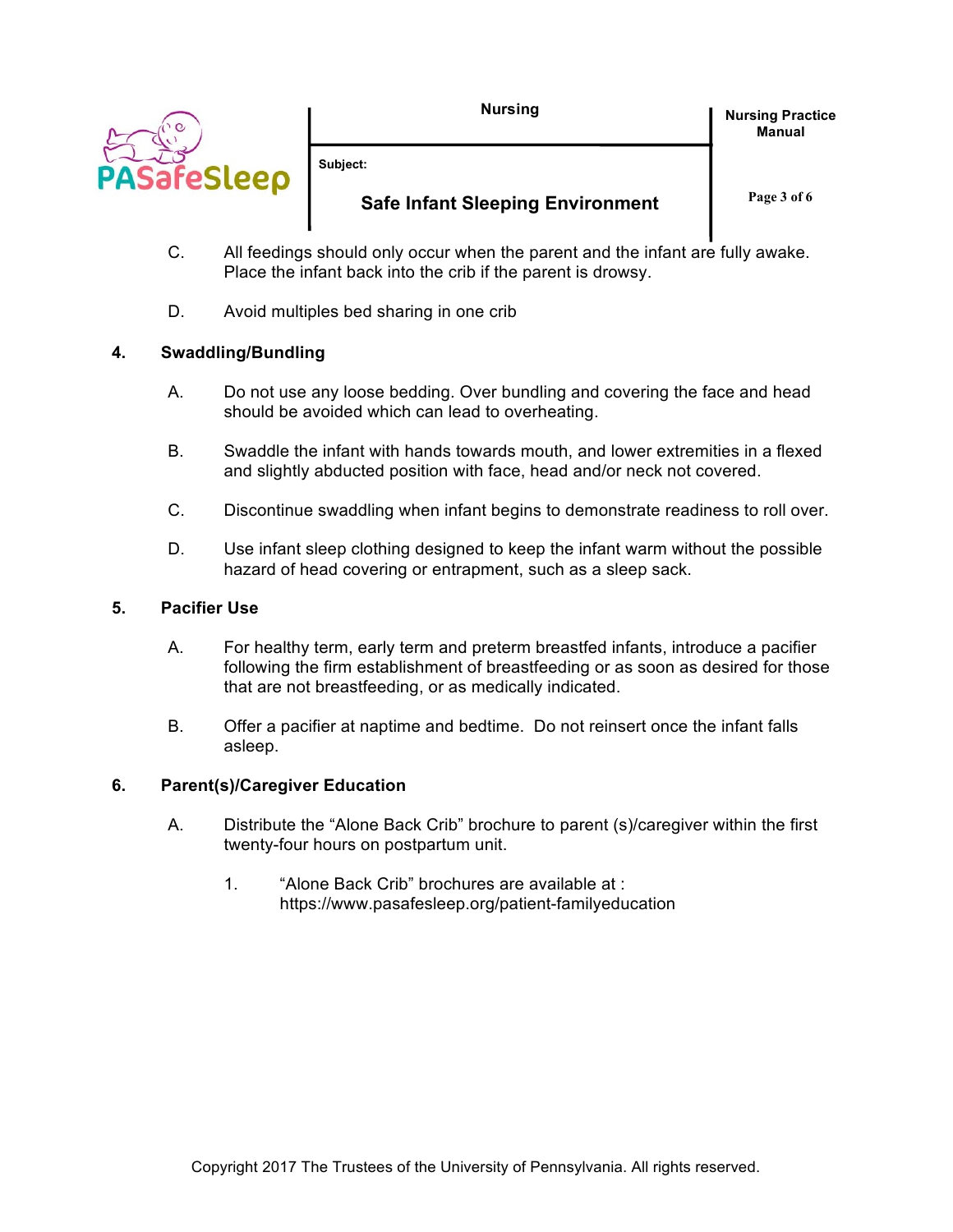**Nursing**



**Nursing Practice Manual**

**Subject:** 

# **Safe Infant Sleeping Environment**

**Page 4 of 6**

- B. Health care providers will initiate review of the information in the brochure with the infant's parents/caregiver within the first twenty-four hours on the postpartum unit.
	- 1. Stress the importance of supine sleep position and use of firm sleeping surface when in a crib/bassinet.
	- 2. Document sleep environment with infant assessment.
	- 3. Provide positive reinforcement for correct sleep practices and offer correction when assessment determines inappropriate sleep position or environment present.
	- 4. Breastfeeding is recommended. It is associated with a reduced risk of SIDS.
	- 5. Avoid over bundling overheating
	- 6. Avoid use of soft materials, crib bumpers and extra loose bedding
	- 7. Encourage sleep in parents' room on a separate surface at least for first six months, ideally for  $1<sup>st</sup>$  year
	- 8. Avoid bed sharing
	- 9. Avoid second hand smoke environment
	- 10. Avoid use of apnea monitors as a strategy to prevent SIDS
	- 11. Immunize infants in accordance with AAP and CDC recommendations
- C. Tummy time is important for infant development, including prevention of cranial deformations, improving strength (head, upper extremities, and trunk), and facilitating motor and sensory development.
	- 1. Health care providers should educate parents on the importance of tummy time.
	- 2. **ICN:** Perform supervised tummy time for infants who are awake and medically stable on a regular basis and performed by either the health care provider or parent/caregiver.
- D. Advise parent(s)/caregiver to read manufacturer label on all infant seats, taking note of any weight requirements.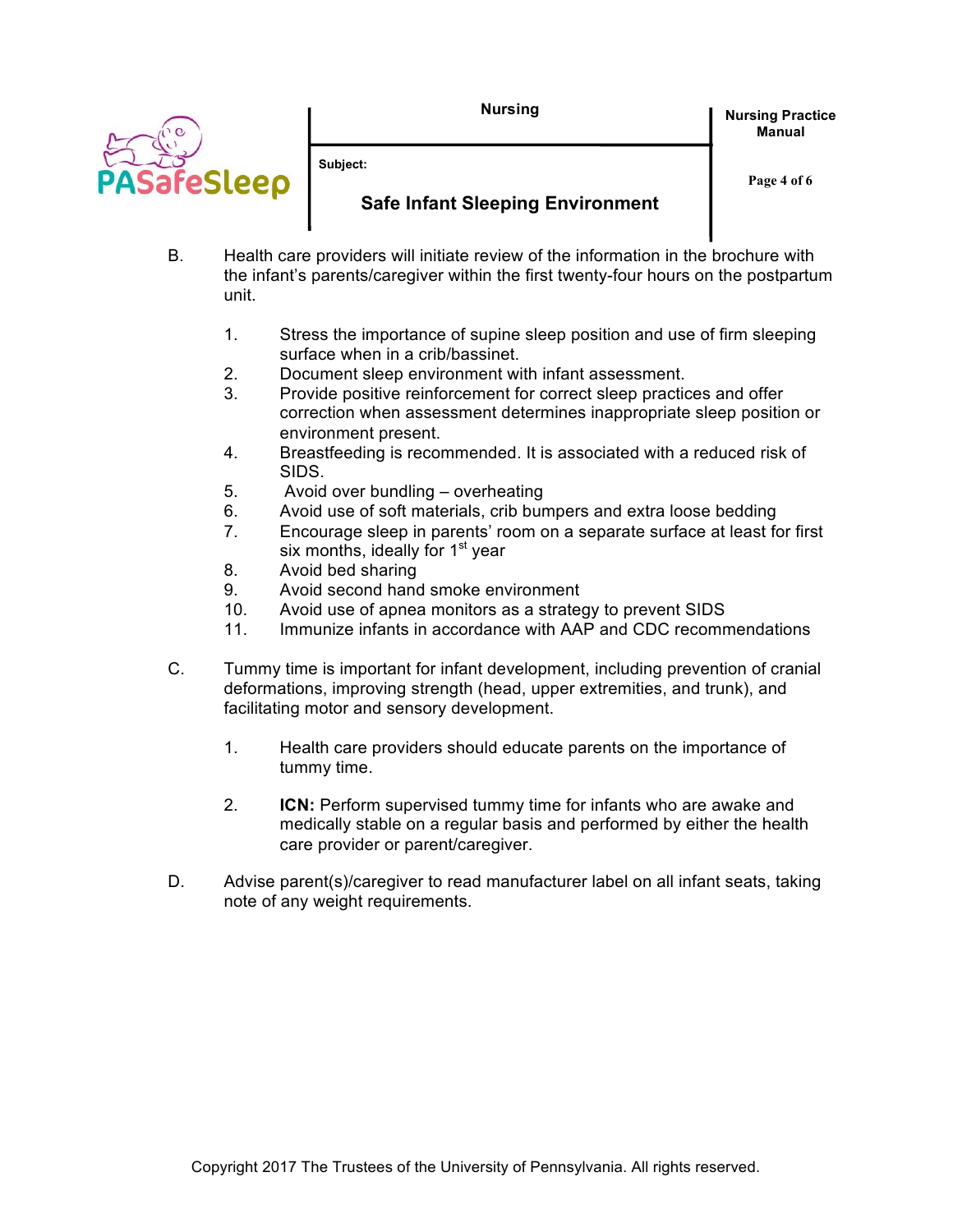**Nursing**



**Subject:** 

# **Safe Infant Sleeping Environment**

**Nursing Practice Manual**

**Page 5 of 6**

- E. Once an infant can roll from the supine to prone and from the prone to supine position, the infant should be allowed to remain in the sleep position that he/she assumes and no longer swaddled.
- F. The AAP recommends a separate sleep surface for infant, and minimizing risks in adult bed in case parent falls asleep while feeding infant. As soon as parent awakens, return infant to separate sleep surface. Ways to minimize risks in the adult bed:
	- No one impaired
	- No one who smokes
	- No comforters, heavy blankets, or pillows
	- No pets or other children
	- Full-term infants only

## **7. Documentation**

- A. Request the parent/caregiver sign the Voluntary Acknowledgement Statement before discharge.
	- 1. Give a copy to the parent(s)/stepparent/adoptive parent/legal guardian/legal custodian along with the educational materials.
	- 2. A copy will remain in the medical record. The Voluntary Acknowledgement Statements and educational materials are available at http://www.dsf.health.state.pa.us/health/cwp/view.asp?a=179&q=233012
- B. Document the education in the medical record.